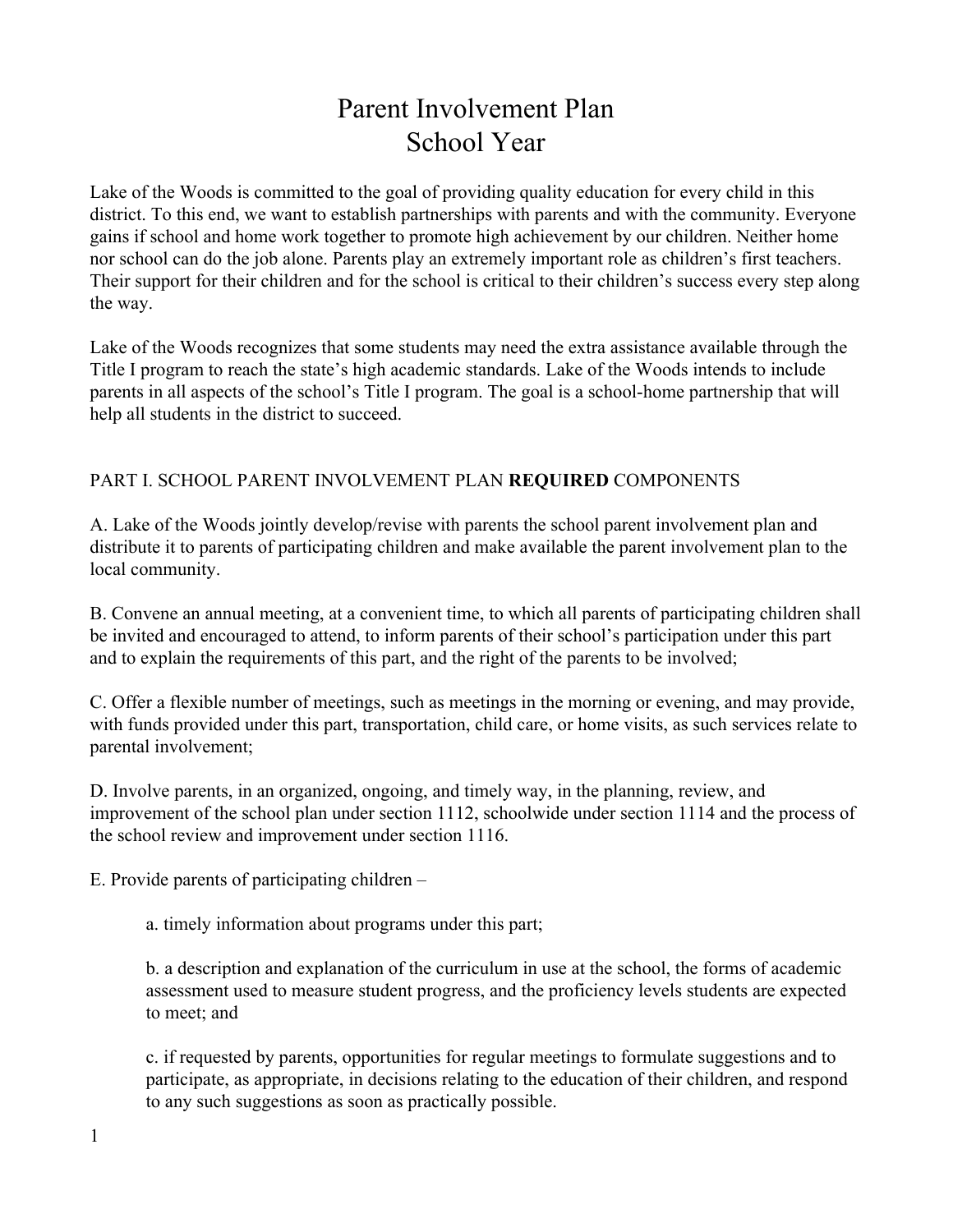F. If the schoolwide program plan is not satisfactory to the parents of participating children, submit any parent comments on the plan when the school makes the plan available to the local educational agency.

G. *Lake of the Woods School* will inform parents and parental organizations of the purpose and existence of the Parental Information and Resource Center in Minnesota (i.e., Minnesota Parent Center, Bloomington, MN). http://www.pacer.org/mpc

## PART II **REQUIRED**SHARED RESPONSIBILITIES FOR HIGH STUDENT ACADEMIC ACHIEVEMENT

As a component of the school-level parent involvement plan, each school shall jointly develop with parents for all children served under this part a school-parent compact that outlines how parents, the entire school staff, and students will share the responsibility for improved student academic achievement.

Conduct a parent/teacher conference in elementary schools, annually (at a minimum), during which the compact shall be discussed as the compact relates to the individual child's achievement;

Provide frequent reports to parents on their children's progress; and

Provide parents with reasonable access to staff, opportunities to volunteer and participate in their child's class and observation of classroom activities.

### BUILDING CAPACITY **REQUIREMENTS**FOR INVOLVEMENT

To ensure effective involvement of parents and to support a partnership among the school involved, parents, and the community to improve student academic achievement, each school and local educational agency assisted under this part –

a. Shall provide assistance to the parents of children served by the school or local educational agency, as appropriate, in understanding such topics as the State's academic content standards and State student academic achievement standards, State and local academic assessments, the requirements of this part, and how to monitor a child's progress and work with educators to improve the achievement of their children;

b. Shall provide materials and training to help parents to work with their children to improve their children's achievement, such as literacy training and using technology, as appropriate, to foster parental involvement;

c. Shall educate teachers, pupil services personnel, principals, and other staff, with the assistance of parents, in the value and utility of contributions of parents, and in how to reach out to, communicate with, and work with parents as equal partners, implement and coordinate parent programs, and build ties between parents and the school;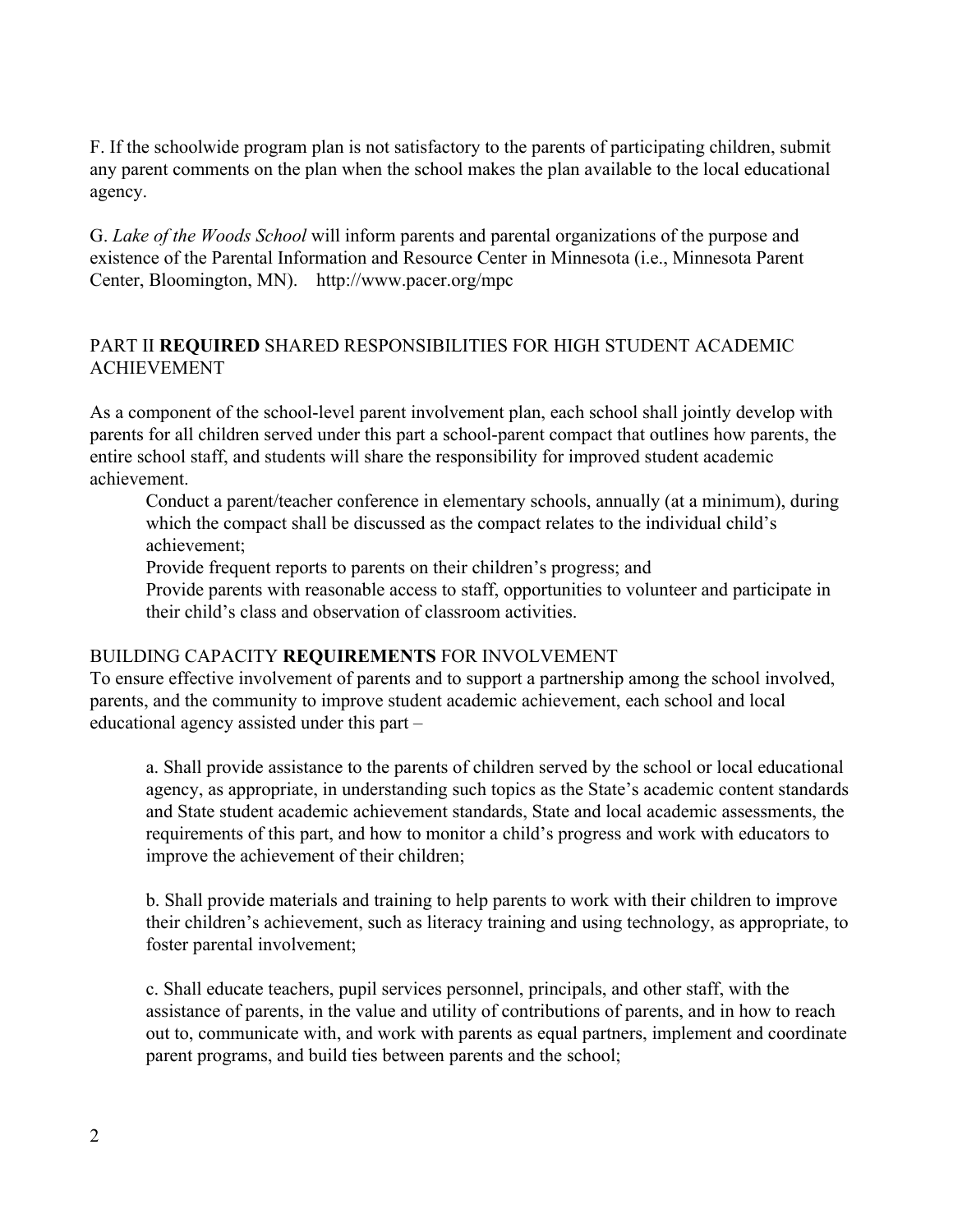d. Shall, to the extent feasible and appropriate, coordinate and integrate parent involvement programs and activities with Head Start, Reading First, Early Reading First, Even Start, the Home Instruction Programs for Preschool Youngsters, the Parents as Teachers Program, and public preschool and other programs, and conduct other activities, such as parent resource centers, that encourage and support parents in more fully participating in the education of their children;

e. Shall ensure that information related to school and parent programs, meetings, and other activities is sent to the parents of participating children in a format and, to the extent practicable, in a language parents can understand;

f. Shall provide such other reasonable support for parental involvement activities under this as parents may request.

g. May involve parents in the development of training for teachers, principals, and other educators to improve the effectiveness of such training;

h. May provide necessary literacy training from funds received under this part if the district has exhausted all other reasonably available sources of funding for such training;

i. May pay reasonable and necessary expenses associated with local parental involvement activities, including transportation and child care costs, to enable parents to participate in school-related meetings and training sessions;

j. May train parents to enhance the involvement of other parents;

k. May arrange school meetings at a variety of times, or conduct in-home conferences between teachers or other educators, who work directly with participating children, with parents who are unable to attend such conferences at school, in order to maximize parental involvement and participation;

l. May adopt and implement model approaches to improving parental involvement;

m. May establish a district parent advisory council to provide advice on all matters related to parental involvement in programs supported under this section;

n. May develop appropriate roles for community-based organizations and businesses in parent involvement activities; and

### PART III ACCESSIBILITY REQUIREMENTS

In carrying out the parental involvement requirements of this part, districts and schools, to the extent practicable, shall provide full opportunities for the participation of parents with children with limited English proficiency, parents with children with disabilities, and parents of migratory children,